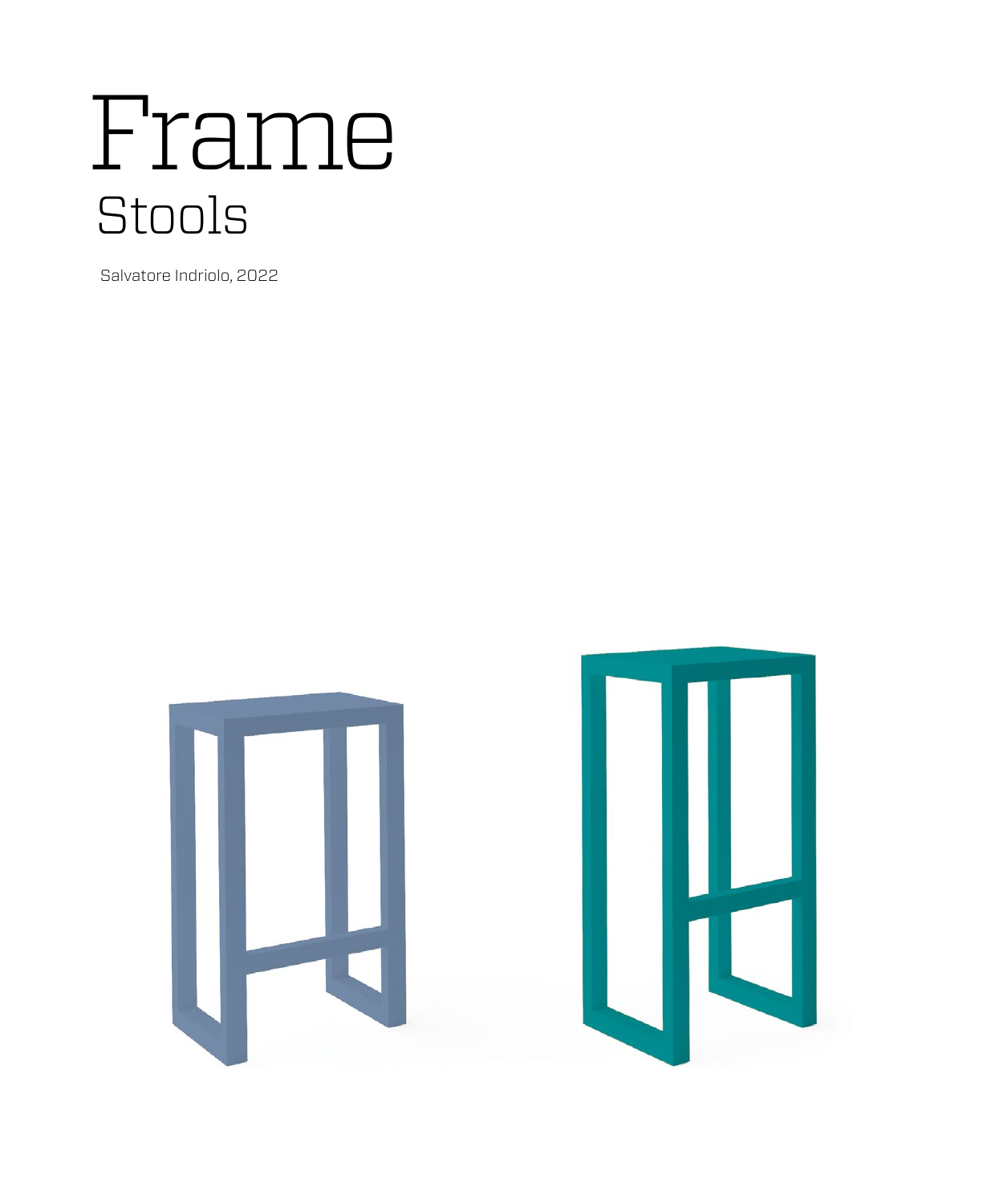# **Low stool / Sgabello basso / Niedriger Hocker High stool / Sgabello alto / Hoher Hocker**



**Combination with Frame Workbenches / Abbinamento con Frame Workbenches / Kombination mit Frame Workbenches**



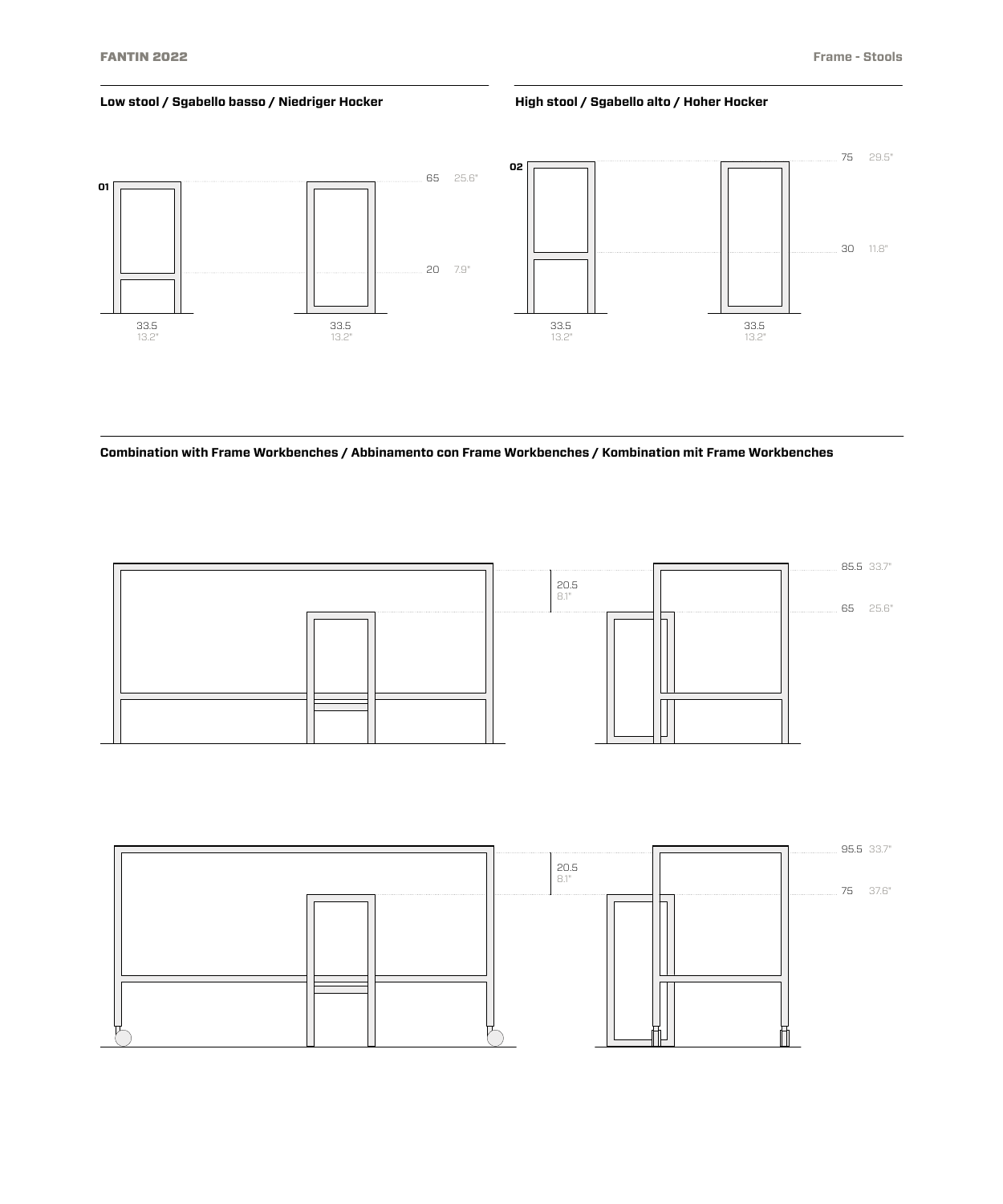|                  | <b>Product / Prodotto / Produkt</b>       |                                                                  | Packaging / Imballo / Verpackung |                           |      |                                                                   |      |                            |  |                                     |
|------------------|-------------------------------------------|------------------------------------------------------------------|----------------------------------|---------------------------|------|-------------------------------------------------------------------|------|----------------------------|--|-------------------------------------|
| No.<br>N.<br>Nr. | Code<br>Codice<br>Code:                   | Dimensions (wd-h) :<br>Dimensioni (l·p·h)<br>Abmessungen (b.t.h) |                                  | Weight<br>Peso<br>Gewicht |      | Dimensions (w·d·h)<br>Dimensioni (l·p·h)<br>Abmessungen (b·t·h) : |      | Weight<br>Peso<br>Gewicht: |  | Vol pkg<br>Vol. collo<br>Vol. Kollo |
|                  |                                           |                                                                  | licm E                           | kg                        |      |                                                                   | cm : | $kq$ :                     |  | mc.                                 |
|                  |                                           | Low stool / Sgabello basso / Niedriger Hocker                    |                                  |                           |      |                                                                   |      |                            |  |                                     |
| 01               | <b>FRG01 {</b>                            | 33.5<br>33.5                                                     | 65 E                             |                           | 37.5 | 37.5                                                              | 69 : | 9:                         |  | $\bigcap$ 1 $\bigcap$               |
|                  | High stool / Sgabello alto / Hoher Hocker |                                                                  |                                  |                           |      |                                                                   |      |                            |  |                                     |
| 02               | <b>FRGO2</b>                              | 33.5 33.5                                                        | 75 :                             | 8                         | 37.5 | 37.5                                                              | 79 : | $10 \div$                  |  | 0.20                                |

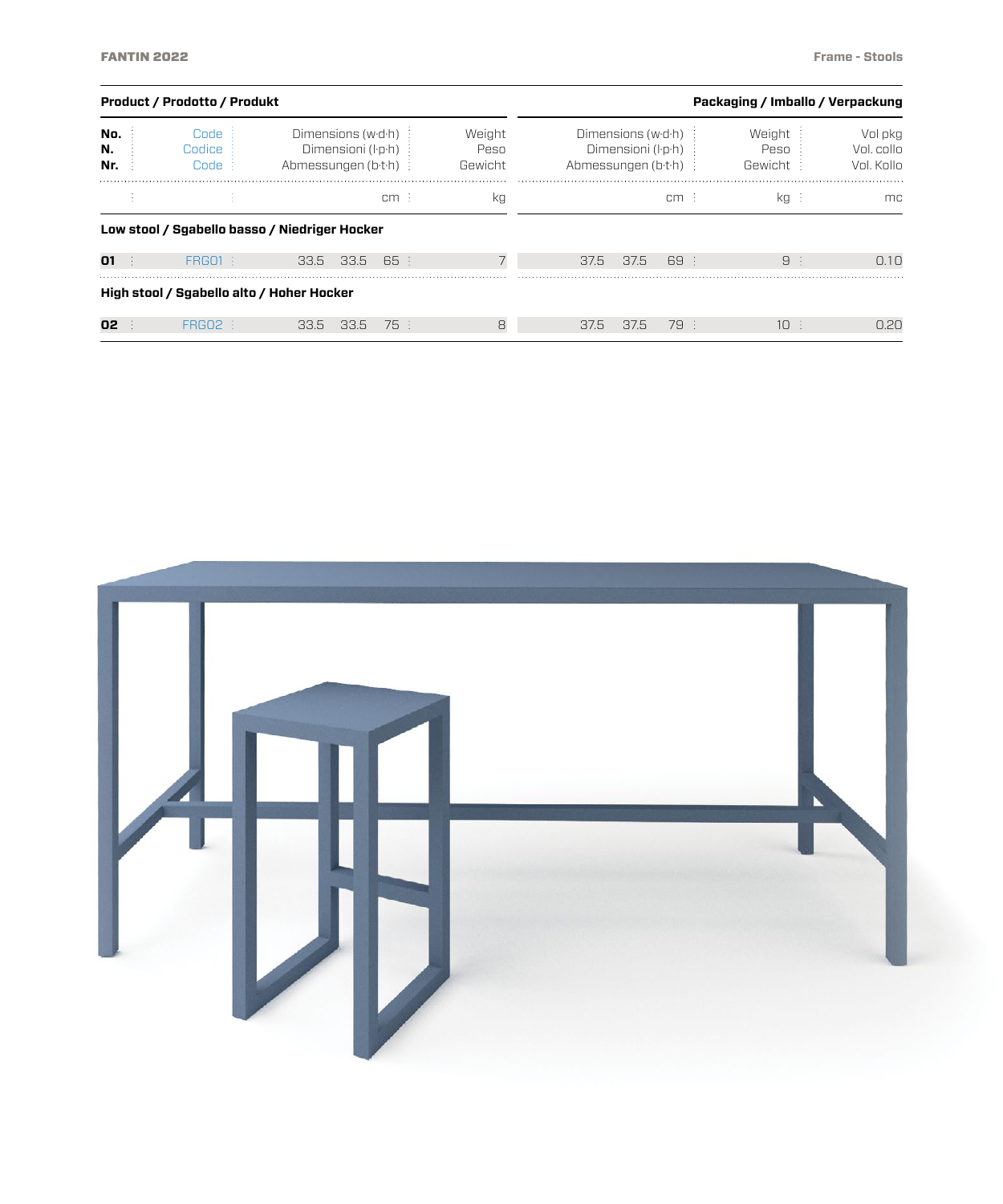#### **Metal essentials**

| 01.18<br><b>Black (RAL 9005)</b><br>Nero / Schwarz<br>$\sim$ $ -$<br>EM A .                                                                                                                                                                                                                                                                                                                                                                                         | 08.20<br>Rose quartz<br>Rosa quarzo / Rosenquarz<br>$\frac{1}{2} \frac{1}{2} \frac{1}{2} \frac{1}{2} \frac{1}{2} \frac{1}{2} \frac{1}{2} \frac{1}{2} \frac{1}{2} \frac{1}{2} \frac{1}{2} \frac{1}{2} \frac{1}{2} \frac{1}{2} \frac{1}{2} \frac{1}{2} \frac{1}{2} \frac{1}{2} \frac{1}{2} \frac{1}{2} \frac{1}{2} \frac{1}{2} \frac{1}{2} \frac{1}{2} \frac{1}{2} \frac{1}{2} \frac{1}{2} \frac{1}{2} \frac{1}{2} \frac{1}{2} \frac{1}{2} \frac{$<br>EM A                 | 15.19<br>Forest green (RAL 6007)<br>Verde bosco / Waldgrün<br>$\sim$ $\sim$ $\sim$<br>EM A.                                                                                                                                                                                                                                                                                                                                                                                  |
|---------------------------------------------------------------------------------------------------------------------------------------------------------------------------------------------------------------------------------------------------------------------------------------------------------------------------------------------------------------------------------------------------------------------------------------------------------------------|--------------------------------------------------------------------------------------------------------------------------------------------------------------------------------------------------------------------------------------------------------------------------------------------------------------------------------------------------------------------------------------------------------------------------------------------------------------------------|------------------------------------------------------------------------------------------------------------------------------------------------------------------------------------------------------------------------------------------------------------------------------------------------------------------------------------------------------------------------------------------------------------------------------------------------------------------------------|
| 02.18<br>Anthracite (RAL 7021)<br>Antracite / Anthrazit<br>$\sim$ $\sim$<br>EM A                                                                                                                                                                                                                                                                                                                                                                                    | 09.18<br>Ruby red (RAL 3003)<br>Rosso rubino / Rubinrot<br>$\sim$ $\sim$ $\sim$<br>EM A                                                                                                                                                                                                                                                                                                                                                                                  | 16.19<br>Turquoise blue (RAL 5018)<br>Blu turchese / Türkisblau<br>$\sim$ $\sim$ $\sim$<br>EM A                                                                                                                                                                                                                                                                                                                                                                              |
| 03.18<br><b>Fantin grey</b><br>Grigio Fantin / Fantin-Grau<br>$- - -$<br>EM A                                                                                                                                                                                                                                                                                                                                                                                       | 10.21<br>Flame red (RAL 3000)<br>Rosso fuoco / Feuerrot<br>$\sim$ $\sim$ $\sim$<br>EM A.                                                                                                                                                                                                                                                                                                                                                                                 | 17.18<br>Pastel blue (RAL 5024)<br>Blu pastello / Pastellblau<br>$- - -$<br>EM A                                                                                                                                                                                                                                                                                                                                                                                             |
| 04.18<br>Light grey (RAL 7035)<br>Grigio luce / Lichtgrau<br>$\frac{1}{2} \frac{1}{2} \frac{1}{2} \frac{1}{2} \frac{1}{2} \frac{1}{2} \frac{1}{2} \frac{1}{2} \frac{1}{2} \frac{1}{2} \frac{1}{2} \frac{1}{2} \frac{1}{2} \frac{1}{2} \frac{1}{2} \frac{1}{2} \frac{1}{2} \frac{1}{2} \frac{1}{2} \frac{1}{2} \frac{1}{2} \frac{1}{2} \frac{1}{2} \frac{1}{2} \frac{1}{2} \frac{1}{2} \frac{1}{2} \frac{1}{2} \frac{1}{2} \frac{1}{2} \frac{1}{2} \frac{$<br>EM A . | 11.21<br>Melon yellow (RAL 1028)<br>Giallo melone / Melonengelb<br>$\frac{1}{2} \frac{1}{2} \frac{1}{2} \frac{1}{2} \frac{1}{2} \frac{1}{2} \frac{1}{2} \frac{1}{2} \frac{1}{2} \frac{1}{2} \frac{1}{2} \frac{1}{2} \frac{1}{2} \frac{1}{2} \frac{1}{2} \frac{1}{2} \frac{1}{2} \frac{1}{2} \frac{1}{2} \frac{1}{2} \frac{1}{2} \frac{1}{2} \frac{1}{2} \frac{1}{2} \frac{1}{2} \frac{1}{2} \frac{1}{2} \frac{1}{2} \frac{1}{2} \frac{1}{2} \frac{1}{2} \frac{$<br>EM A. | 18.21<br>Dusty blue (RAL 5014)<br>Azzurro polvere / Staubiges blau<br>$\frac{1}{2} \frac{1}{2} \frac{1}{2} \frac{1}{2} \frac{1}{2} \frac{1}{2} \frac{1}{2} \frac{1}{2} \frac{1}{2} \frac{1}{2} \frac{1}{2} \frac{1}{2} \frac{1}{2} \frac{1}{2} \frac{1}{2} \frac{1}{2} \frac{1}{2} \frac{1}{2} \frac{1}{2} \frac{1}{2} \frac{1}{2} \frac{1}{2} \frac{1}{2} \frac{1}{2} \frac{1}{2} \frac{1}{2} \frac{1}{2} \frac{1}{2} \frac{1}{2} \frac{1}{2} \frac{1}{2} \frac{$<br>EM A . |
| 05.19<br><b>Cloud grey</b><br>Grigio nuvola / Wolkengrau<br>$\frac{1}{2} \frac{1}{2} \frac{1}{2} \frac{1}{2} \frac{1}{2} \frac{1}{2} \frac{1}{2} \frac{1}{2} \frac{1}{2} \frac{1}{2} \frac{1}{2} \frac{1}{2} \frac{1}{2} \frac{1}{2} \frac{1}{2} \frac{1}{2} \frac{1}{2} \frac{1}{2} \frac{1}{2} \frac{1}{2} \frac{1}{2} \frac{1}{2} \frac{1}{2} \frac{1}{2} \frac{1}{2} \frac{1}{2} \frac{1}{2} \frac{1}{2} \frac{1}{2} \frac{1}{2} \frac{1}{2} \frac{$<br>EM A    | 12.19<br>Zinc yellow (RAL 1018)<br>Giallo zinco / Zinkgelb<br>$\sim$ $ -$<br>EM A                                                                                                                                                                                                                                                                                                                                                                                        | 19.18<br>Gentian blue (RAL 5010)<br>Blu genziana / Enzianblau<br>$- - -$<br>EM A.                                                                                                                                                                                                                                                                                                                                                                                            |
| 06.18<br><b>White (RAL 9016)</b><br>Bianco / Weiß<br>$\sim 100$<br>EM A .                                                                                                                                                                                                                                                                                                                                                                                           | 13.21<br>Pastel green (RAL 6019)<br>Verde pastello / Weißgrün<br>$\sim$ $\sim$ $\sim$<br>EM A ●                                                                                                                                                                                                                                                                                                                                                                          | 20.19<br>Steel blue (RAL 5011)<br>Blu acciaio / Stahlblau<br>$\sim$ $\sim$ $\sim$<br>EM A                                                                                                                                                                                                                                                                                                                                                                                    |
| 07.21<br>Milk white (RAL 9001)<br>Bianco latte / Milchweiß<br>$\sim$ $\sim$<br>EM A                                                                                                                                                                                                                                                                                                                                                                                 | 14.18<br>Sage green (RAL 6021)<br>Verde salvia / Salbeigrün<br>$\sim$ $\sim$ $\sim$<br>EM A.                                                                                                                                                                                                                                                                                                                                                                             | 21.21<br>Coffee brown (RAL 8019)<br>Marrone caffè / Kaffeebraun<br>$- - -$<br>EM A                                                                                                                                                                                                                                                                                                                                                                                           |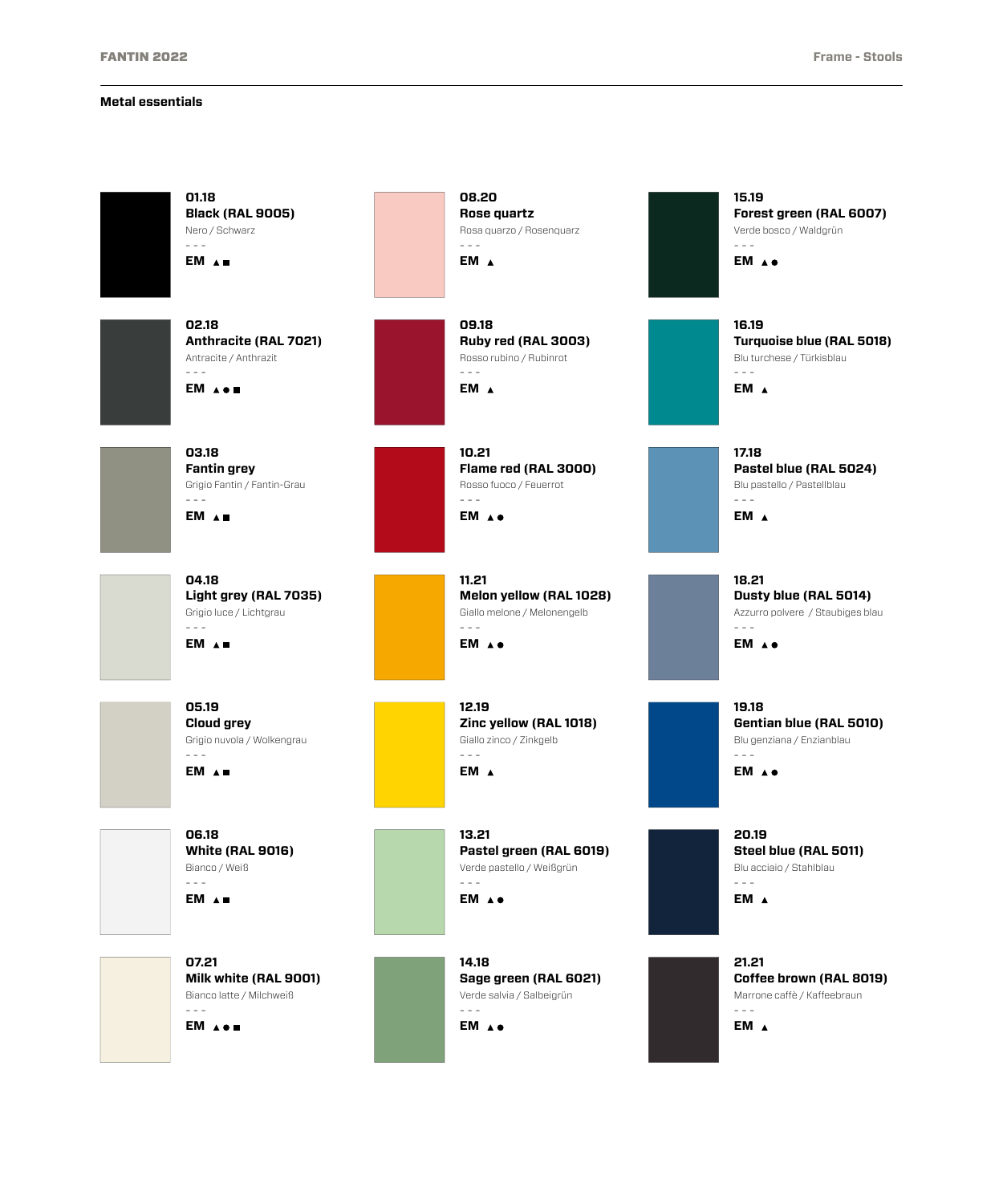# **Metal design**

#### **Metallic Earth**



**41.18 Gold** Oro / Gold - - - **EM**



**43.21 Bronze** Bronzo / Bronze - - - **EM**



**47.21 Platinum** Platino / Platin - - - **EM**

**46.21 Titanium** Titanio / Titan - - - **EM**



**45.21 Silver** Argento / Silber - - - **EM**



**44.18 Iron** Ferro / Eisen - - -



**EM**

**42.19 Rust** Ruggine / Rost - - - **EM**





**51.18 Sand** Sabbia / Sand  $- - -$ **EM**

**57.21 Clay** Creta / Lehm - - - **EM**

**52.18 Moss** Muschio / Moos - - - **EM**

**53.18 Basalt** Basalto / Basalt - - - **EM**

**54.18 Stone** Pietra / Stein - - - **EM**

**56.21 Ocean** Oceano / Ozean - - - **EM**

#### **Surfaces / Superfici / Oberflächen**

**EM** Embossed / Goffrato / Gaufriert

## **Use / Utilizzo / Verwenden**

- Tops / Top / Arbeitsplatte  $\blacktriangle$
- Outdoor / Esterni / Außenbereich  $\bullet$
- Food / Alimentare / Lebensmittel  $\blacksquare$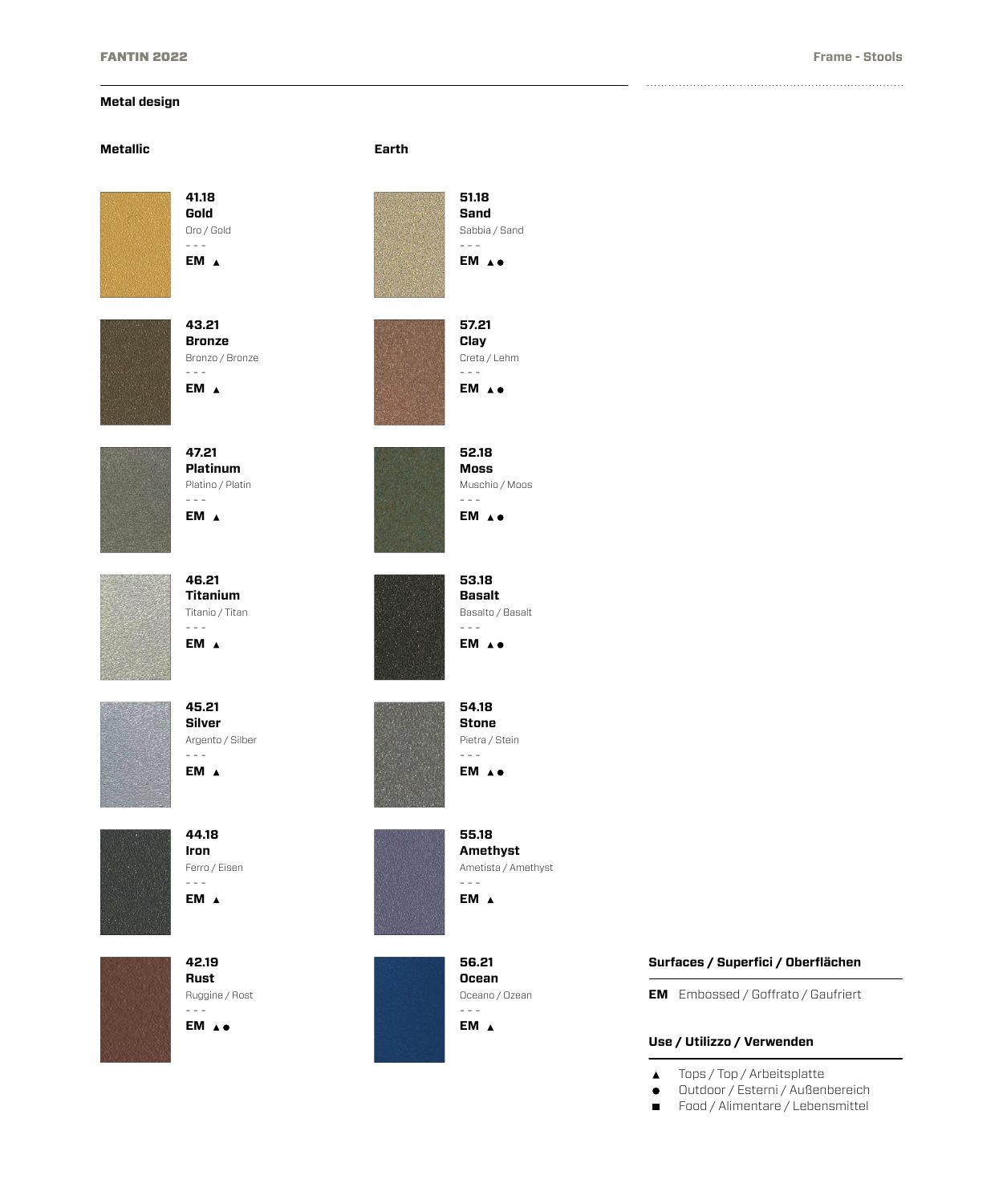### **Technical information**

**Metal** Non-toxic powder coating for interior use, with no heavy metals. Cured in an oven at 190°C, following degreasing and phosphating. Guaranteed minimum thickness of 50 microns. Minimum resistance to salt spray of 200 hours (in accordance with the ASTM B117 standard). Some finishes are suitable for direct contact with food as required by Italian Law Decree D.M. 21/03/73 and subsequent updates. Requests for other RAL finishes can be considered.

#### **Informazioni tecniche**

**Metallo** Verniciatura per interni a polveri atossiche prive di metalli pesanti, con passaggio in forno a 190 °C, previo trattamento di sgrassaggio e fosfatazione. Spessore minimo garantito 50 micron, resistenza minima in nebbia salina pari a 200 ore (norma ASTM B117). Alcune finiture sono idonee al contatto diretto con alimenti come previsto dal decreto italiano D.M. 21/03/73 e successivi aggiornamenti. Altre finiture RAL valutabili su richiesta.

## **Technische Informationen**

**Metall** Die Pulverbeschichtung der giftund schwermetallfreien Pulverlacke für Innenbereiche erfolgt im Lackierofen bei 190 °C nach vorheriger Entfettung und Phosphatierung. Die garantierte Mindeststärke der Lackschicht beträgt 50 Mikron bei einer Mindestprüfungsdauer von 200 Stunden im Salznebel (ASTM-Norm B117). Einige Oberflächen sind für den direkten Kontakt mit Lebensmitteln geeignet, wie in der Verordnung vorgesehen Italienisch D.M. 21/03/73 und folgende Aktualisierungen. Auf Anfrage können andere RAL-Finishes in Betracht gezogen werden.